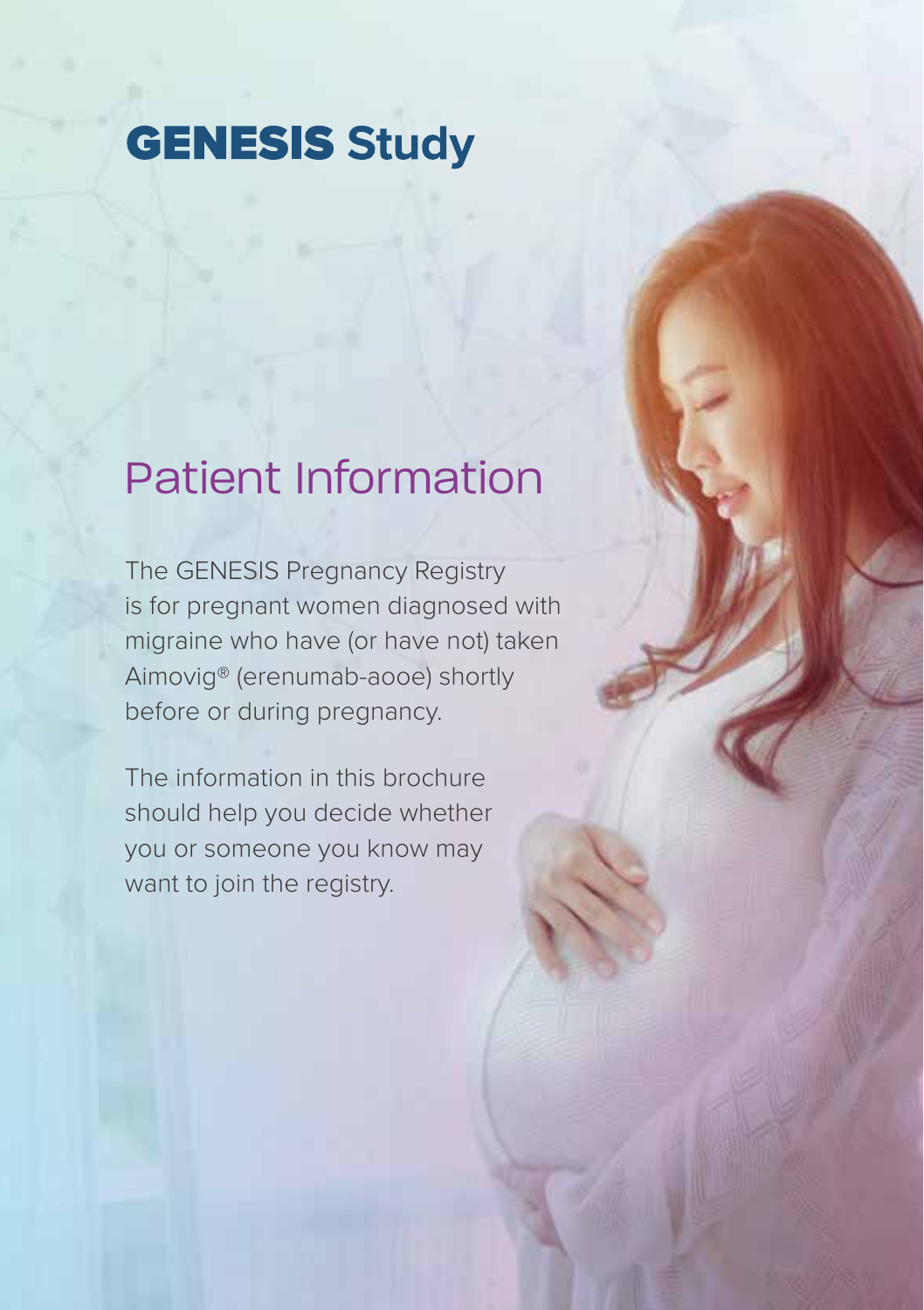### What is an observational study?

The purpose of an observational study (a type of medical research study) is to learn more about approved medications and how they are used. The GENESIS Pregnancy Registry is an observational study.

When choosing to take part in an observational study, it is important to understand why it is taking place and what it will involve.



The GENESIS Pregnancy Registry is looking for pregnant women diagnosed with migraine who have (or have not) taken Aimovig® (erenumab-aooe) shortly before or during their pregnancy.

If you take part in the GENESIS Pregnancy Registry, the registry team will receive information about your and your baby's medical appointments. Your personal information (for example, age and date of birth), together with any health information collected about you or your baby, will be kept private. You will not need to attend any additional medical appointments or take any additional medications.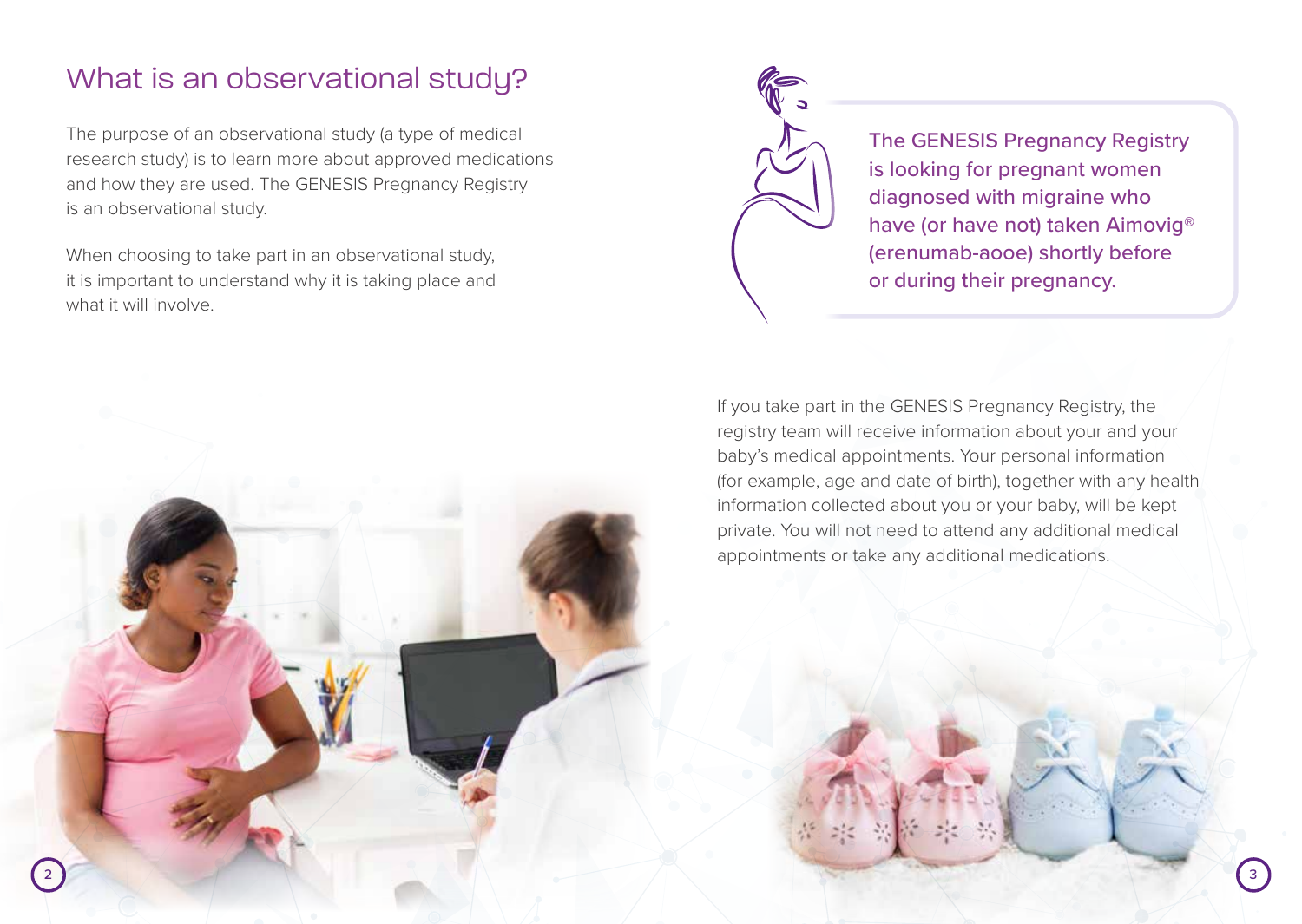# About the GENESIS Pregnancy Registry

Aimovig is a medication that has been approved by the US Food and Drug Administration (FDA) for the preventive treatment of migraine in adults. This registry has been created to help doctors better understand if Aimovig has any effect on a woman's pregnancy, delivery, or baby. You do **not** need to have taken Aimovig to participate.

# Why is the GENESIS Pregnancy Registry important?

Often when a pregnant woman takes a medication, the effect of that medication on the health of her unborn baby is not usually known. This is because pregnant women are often not included in most research studies. Pregnancy registries are designed to help healthcare providers learn more about medications and the potential effects on babies.

The GENESIS Pregnancy Registry will collect information about how pregnancies and babies may, or may not, be affected by Aimovig.

# What will the GENESIS Pregnancy Registry involve?

If you take part, you will be in the registry throughout your pregnancy and 1 year after your delivery.

#### You will need to:

- talk to the registry team on the phone and answer questions about your health, lifestyle, pregnancy, and your baby's health
- 

 $\overline{\mathcal{M}}$ 

 $\sqrt{\overline{\mathcal{N}}}$  agree for you, your doctor, and your baby's doctor to give information about your health, pregnancy, and delivery, and information on your baby's health, to the registry team.

The phone calls will take place:



- every trimester
- 4 weeks after your delivery, and
- when your baby is 3 months, 6 months, and 1 year old.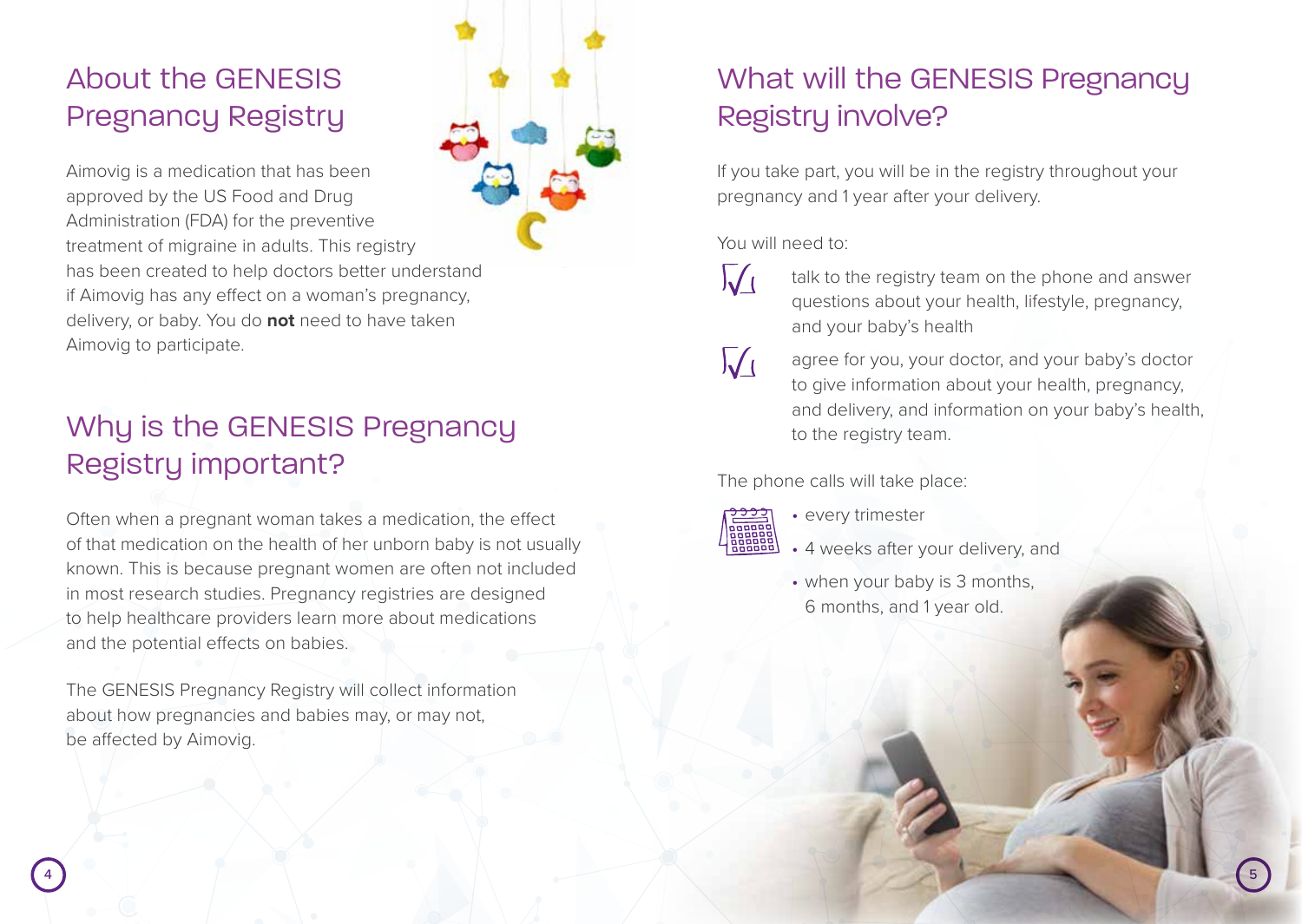#### Who can take part?

You may be able to participate if you have been diagnosed with migraine, are currently pregnant, and:



have taken Aimovig during the 16 weeks (about 4 months) before your last menstrual period and/or any time during pregnancy, **or**



have **not** taken Aimovig or any medication targeting the calcitonin gene-related peptide (CGRP) pathway, including Ajovy® (fremanezumab-vfrm) and Emgality® (galcanezumab-gnlm), shortly before or during your pregnancy, **and**

agree for you, your doctor, and your baby's doctor to provide information about your health, pregnancy, and delivery, and information on your baby's health, to the registry team.





#### What else do I need to consider?

- You do not have to join the registry if you do not want to.
- If you choose to take part in the registry, you can stop participating at any time.
- The first phone call that participants will have with the registry team may take up to 45 minutes. The rest of the calls are expected to last for about 10–15 minutes each.
- You will not be required to take any medications or have any additional visits that are not part of your regular care.